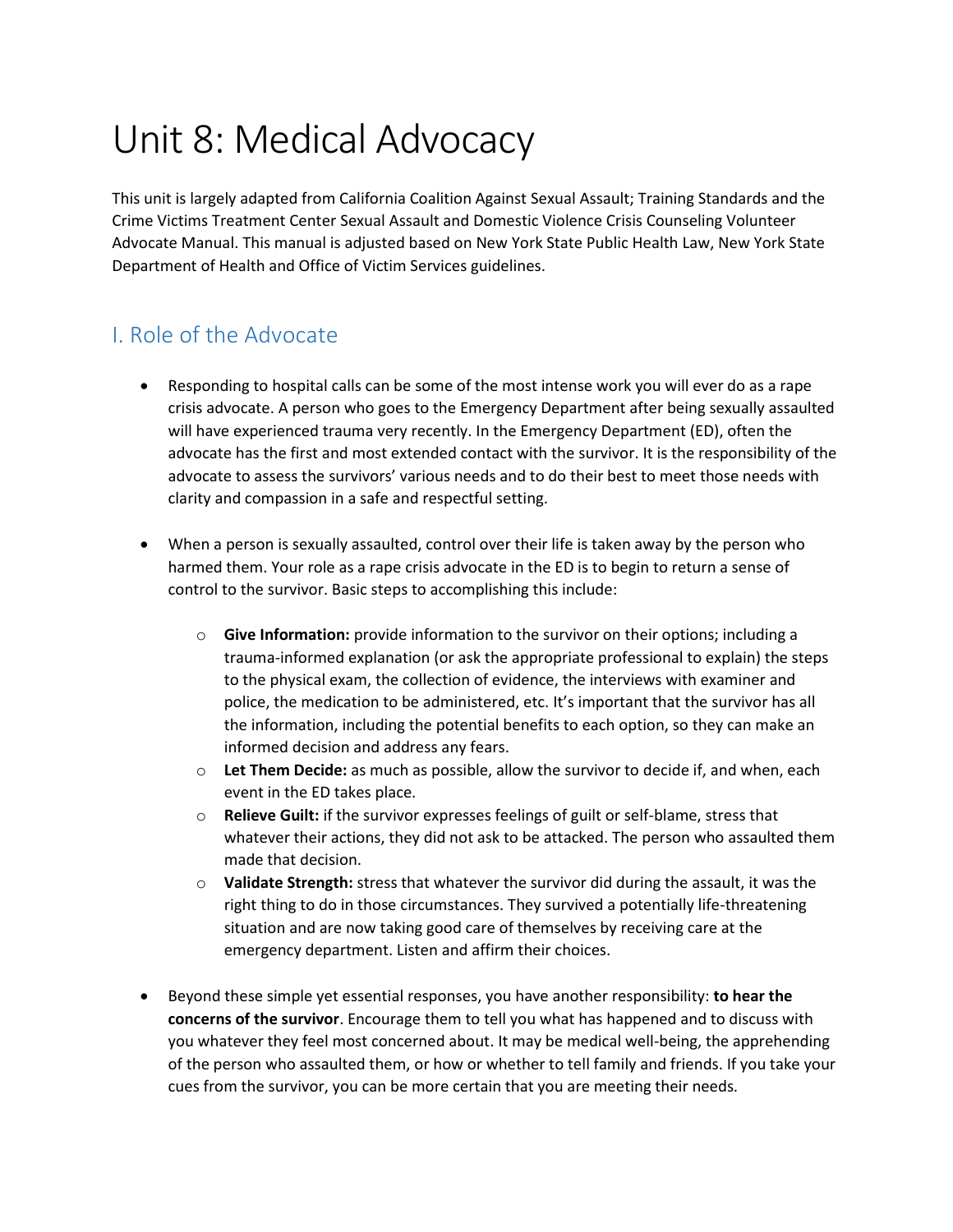# II. Rights of the Victim/Survivor

 Advocates should know the survivor's rights so they can advocate on behave of the survivor and communicate their needs to the medical personnel and other service providers. New York State Sexual Assault Victim Bill of Rights indicates that survivors of sexual violence cannot be treated differently based on certain characteristics such as race, national origin, religion, sexual orientation, disability, age, source of payment, sex, gender identity, or gender expression. Immigration status or national origin cannot affect the survivors' emergency care or services. The survivor can ask for an interpreter if it is hard for them to understand or speak English. Minors under the age of 17 have certain rights to make their own decisions without a parent or legal guardian

#### *Rights as Pertaining to Hospital Emergency Department*

- $\circ$  The survivor can have an advocate from a local rape crisis program stay with them during the medical exam. The survivor can have an exam in any hospital emergency department to collect evidence and provide certain medical care related to the sexual assault at no cost to them. If the survivor does not have health insurance, or they decline to use their health insurance, they can ask the hospital to bill the Office of Victim Services.
- $\circ$  Survivors have the right to obtain medicines to prevent pregnancy if they choose to do so. Advocates should pay attention to the fact that some cultural and religious groups might have tradition prevent them from accepting those medications. Survivors also have the right to obtain medication to prevent sexually transmitted infections (STIs, also known as STDs) for free. For HIV prevention, a 7-day pack of medicine can be started at the hospital.

## III. Religious and Cultural Issues Related to Medical Procedures

Different religious and cultural groups might have traditions that may conflict with the way parts of the medical exam are conducted, and it may affect their ability to accept various types of treatment. Based on the county you serve, some of these cultural and religious groups that may be more predominant than others. As an advocate, you need to familiarize yourself with specific groups in your county and their traditions so you can help survivors who identify with religious and cultural groups. However, the strictness of individuals from these groups may vary, you need to check in with the survivor and refrain from making assumptions about their practice before you ask them. This knowledge will help you explain the medical examination process to the survivor and allow them to make informed consent. Furthermore, this knowledge will help you clearly communicate those preferences with medical providers as part of your advocacy. Below are some examples of religious and cultural traditions for some groups.

 Some religious organizations accept medical treatment but do not accept a blood transfusion. They typically seek and accept medical care from among their members' nurses and doctors.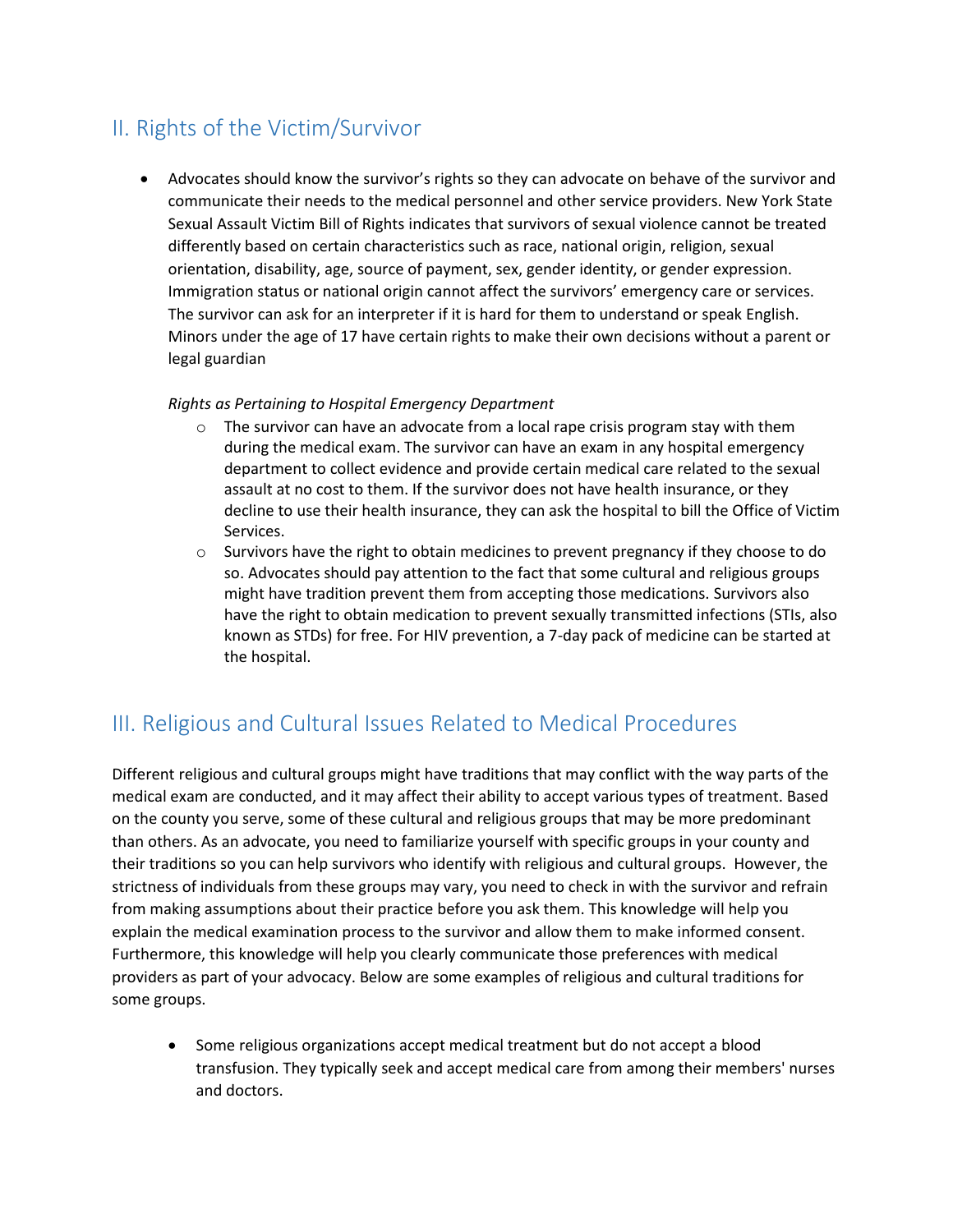- Some religious organizations avoid medical treatment for illness and instead tend to rely exclusively upon faith healing.
- Some cultures will not permit an intrusive examination that would violate a female's hymen; and, others will not permit a female to be disrobed in front of a male who is not their husband. In this situation, there can be no examination of the genitals by a male provider.

# IV. Medical Examination and Evidence Collection

- Forensic Medical Exam is an examination provided to a sexual assault survivor by medical personnel trained to gather evidence of a sexual assault in a manner suitable for use in a court of law. Sexual assault survivors should receive the same intake and screening that any patient would receive in any Emergency Department. When immediate medical attention is received, the chances of physical evidence being found increase substantially.
- The medical exam includes:
	- o Conducting prompt examinations.
	- o Providing support, crisis intervention, and advocacy.
	- o Obtaining a history of the assault.
	- o Performing a complete assessment.
	- o Documenting exam findings.
	- o Evaluating and treating injuries.
	- o Properly collecting, handling, and preserving potential evidence.
	- o Providing information, treatment, and referrals for STIs and pregnancy.
	- $\circ$  Providing follow-up care for medical and emotional needs as well as further forensic evaluation
- Forensic examiners follow a protocol to treat survivors of sexual assault:
	- $\circ$  Administer prophylactic treatments to a survivor for an unwanted pregnancy, HIV, and STIs (typically for gonorrhea and chlamydia).
	- $\circ$  Treat other related and non-related illness, abnormalities, and injuries when discussed and approved by the physician.
	- $\circ$  Based on the survivor's history and the examiner and the physician agree upon the most appropriate treatments for the survivor. Some medications have time or medical constraints on them and can only be administered if the survivor meets certain criteria; this is to prevent complications related to treatments.
- The sexual assault evidence collection examination provided to the survivor in the Emergency Department is not only to ascertain whether any injury has incurred but also to collect evidence that will be sent to the Medical Examiner's office or given to the police if the survivor chooses to report the crime. Written consent by the survivor is necessary for evidence to be collected, including photographs, and for evidence to be released to law enforcement.
- It is not unusual for a person to feel ambivalent about reporting to the police. The more information the survivor is given, the more comfortable and in control, they will feel; therefore, you may want to review some of the procedures and questions they might expect to encounter. (see the unit on Law Enforcement for details).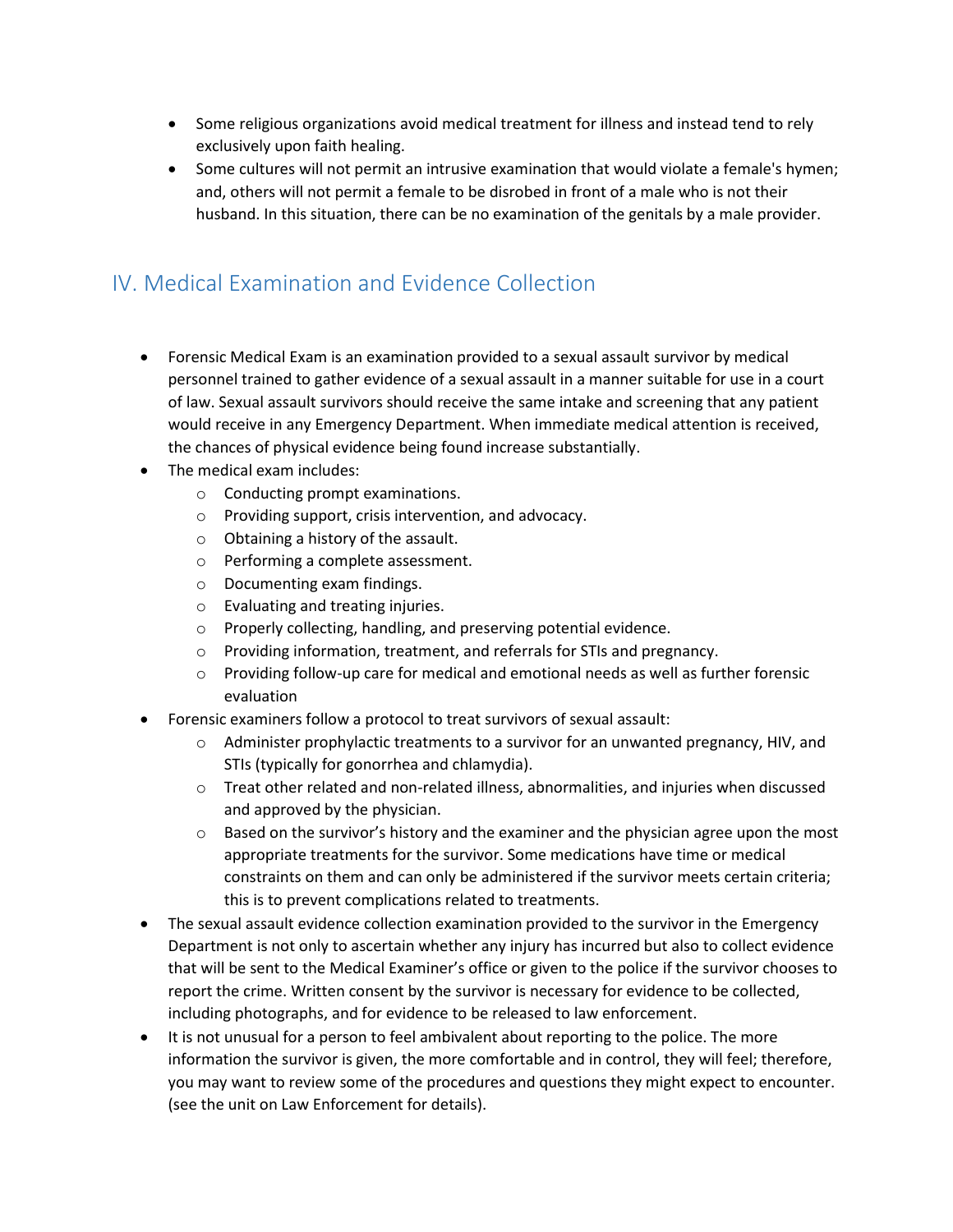## A. Evidence Collection

- The New York State Sexual Offense Evidence Collection Kit is the standardized evidence gathering kit used in cases of sexual assault. These kits are distributed to all hospitals by the New York State Division of Criminal Justice Services (DCJS). All hospitals have the capacity to complete the sexual assault evidence kit, and where available, Sexual Assault Nurse Examiners (SANE nurses) complete the evidence collection kits.
- Purpose of the evidence collection kit is to obtain a patient history to guide the examination, conduct a complete physical examination, collect and preserve evidence, photograph injuries, document evidentiary exam findings on the required state form(s), package and submit evidence in the Sexual Assault Evidence Collection Kit also called the "rape kit".
- The Sexual Offense Evidence Collection Kit is collected at the hospital.
- The kit can be either released to the police (with written permission from the survivor) and taken to the State Police Crime Lab for analysis. The kit and its results are released to the county District Attorney's (DA) office, where it is held through prosecution.
- Alternatively, the evidence kit can be kept in storage to allow or time for the survivor to decide what they want to do. New York State law mandates hospitals to store the evidence kit for up to 20 years from the date of collection. After 20 Years, the sexual offense evidence will be discarded in compliance with state and local health codes. The survivor's clothes or personal effects will be returned to the survivor at any time upon request. The survivor shall be given the option of providing contact information for purposes of receiving notice of the planned destruction of such evidence after the expiration of the twenty-year period. The survivor must be notified that the evidence will be discarded at least 90 days prior to the 20-year storage period ending. When advocating for a sexual assault survivor, explain that the hospital is required by law to store the Sexual Assault Forensic Evidence (SAFE) kit for 20 years (with the consent of the survivor). This will give the survivor time to consider whether they want to report without losing their opportunity to gain valuable evidence. $1$

At no time will the survivor be contacted with "the results" of the testing. The survivor needs to contact the District Attorney for any information about the results they wish to obtain. It is important to know that evidence is tested for sexual contact and cannot make a definitive determination in regards to force. Any physical signs of force (abrasions, bruises, etc.) are important to document but are not in and of themselves proof of sexual assault. If the survivor has not made a police report, the kit will be stored for up to 20 years until the survivor makes a decision whether or not they want to make a police report and have the kit sent to the lab for analysis.

## B. Content of the Sexual Offense Evidence Collection Kit

- Oral swabs and smears from inside survivor's mouth.
- Clothing collection (this require the collection of all clothing unless the survivor objects)
- Debris collection (dirt, leaves, hair, etc.)

l

<sup>1</sup> Crime Victims Treatment Center. "Advocating in the Emergency Department," in *Sexual assault and domestic violence crisis counseling volunteer advocate manual*, (2016), 11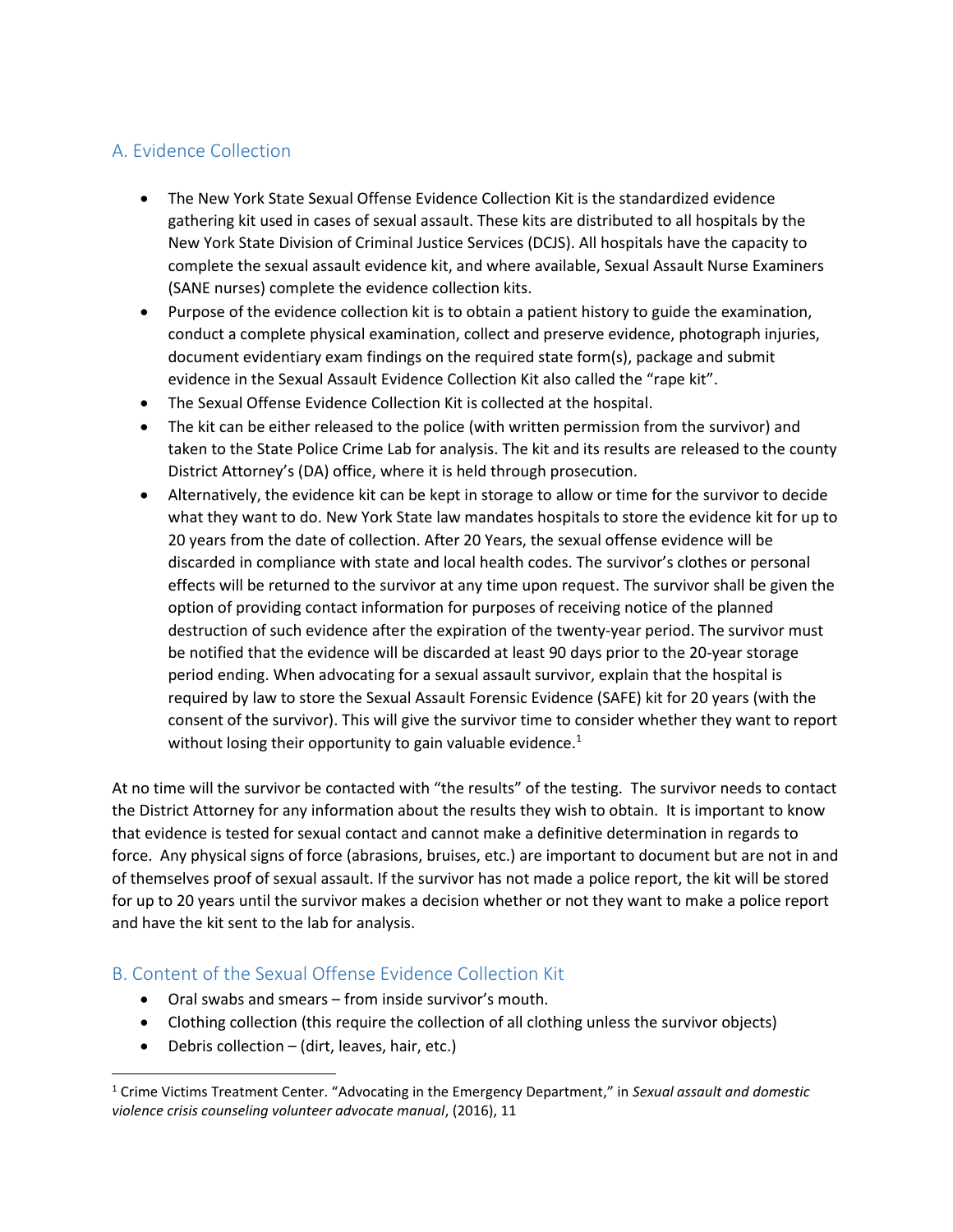- Dried secretions and/or bite marks.
- Fingernail scrapings; especially if the survivor says they scratched their assailant with their nails.
- Anal swabs and smears (if necessary.)
- Vaginal/penile swabs and smears.
- Buccal specimen (control sample) a buccal swab of the survivor's mouth is done after the survivor has rinsed their mouth, to collect a sample of their own DNA.

Some steps are not routinely collected anymore, specifically pulled pubic and head hair, and the scraping of fingernails, unless there is a reason for them to be collected. For example, if a foreign hair is found in the pubic area, the medical professional might be more likely to collect pubic hair samples from the survivor.

A survivor has the right to refuse any step of the Sexual Offence Evidence Collection Kit and still maintain its credibility.

# V. Victim/Survivor's Consent

There are two separate consent processes, one for the overall medical evaluation and a second one for the evidence collection and release. Survivors should understand the full nature of these processes in order to make an informed decision. Survivor has the right to refuse an examination to collect evidence. The survivor may withdraw consent at any time or may choose to complete only certain parts of the health care exam, evidentiary exam, or health care treatment. Consent must be obtained for the collection and storage of sexual offense evidence, including forensic photography. Signed consent for release of information and privileged evidence to law enforcement is required. The survivor must also sign a release directing the hospital not to collect and keep privileged evidence if the patient chooses not to participate in an evidentiary exam.

It is the consenting survivor's choice whether to involve law enforcement personnel or not. However, the health care provider has a legal obligation to report injuries including gunshot wounds or other injuries arising from the discharge of a firearm, or a wound that is likely to result in death and is actually or inflicted by a knife, ice pick, or another sharp instrument.

## VI. Payment for Expenses

#### A. Forensic Medical Sexual Assault Examinations

New York State Executive Law provides for direct reimbursement by the Office of Victim Services (OVS) to providers of forensic sexual assault examination services. The law requires the medical provider to explain the survivor's billing choices to them. survivors can either bill the survivor's insurance or bill OVS directly for forensic rape exam related services.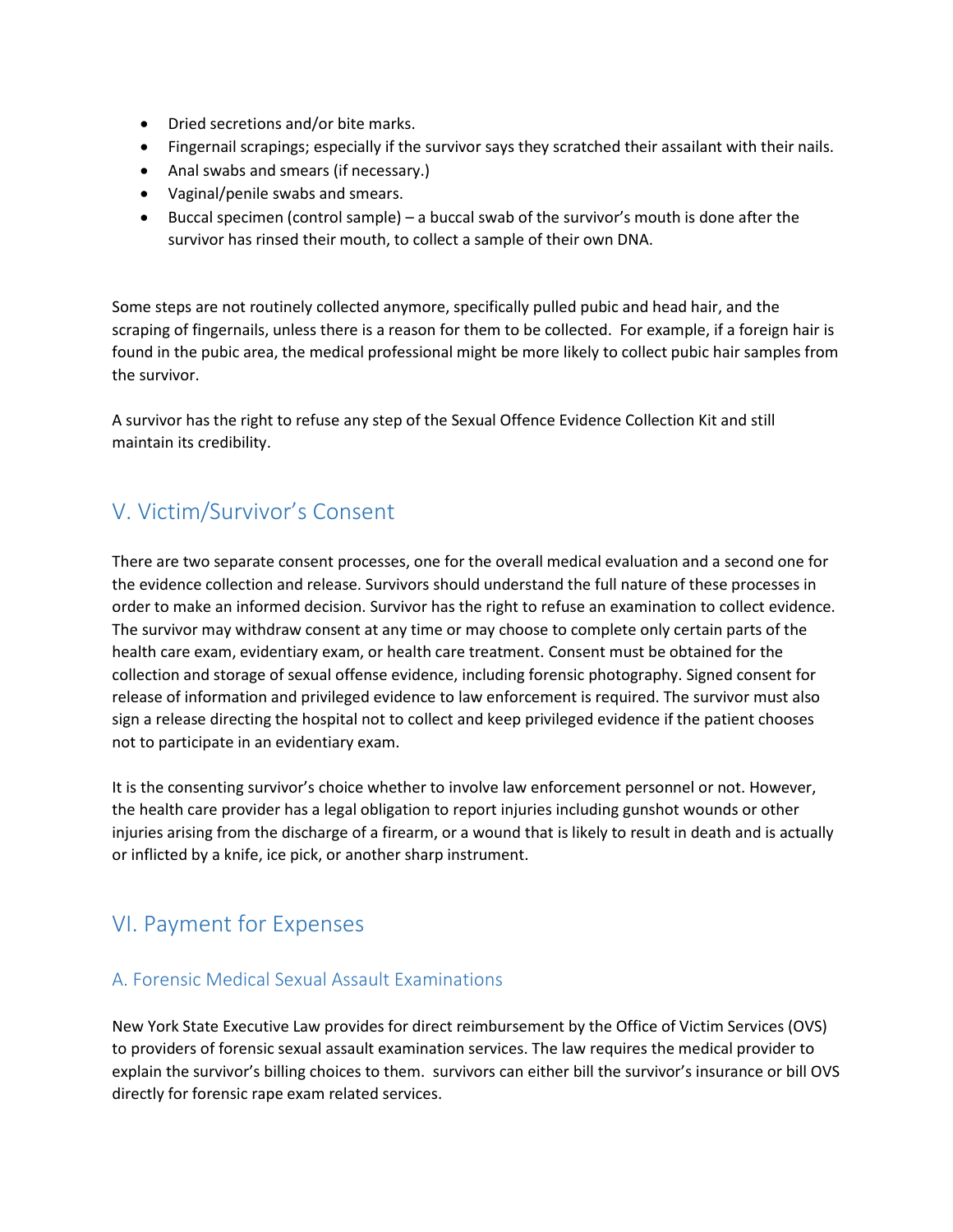When a survivor chooses to have the provider bill OVS directly for the forensic examination and its related charges, the provider shall use the Direct Reimbursement Program. Direct reimbursement from OVS to providers of forensic examination services ensures that a sexual assault survivor will not have to pay for their own forensic examination.

The forensic examination reimbursement fee is currently the amount of itemized charges not exceeding \$800, and is intended to cover the forensic examiner's services, facility services related to the forensic examination including the costs of equipment, materials and supplies required for the gathering of forensic evidence, as well as laboratory testing and pharmaceuticals related to a sexual assault forensic examination.

## B. Medical Treatment

Sexual assault survivor may be use their private insurance benefits, Medicaid, Medicare, HMO (Health Maintenance Organization) for medical care or services that are NOT related to the sexual assault forensic examination and not billed by the provider as part of the direct reimbursement claim.

## C. Prescription Medications

Forced sexual contact may result in **pregnancy** or exposure to human immunodeficiency virus (HIV), hepatitis, and **sexually transmitted infections (STIs)**. Proper care should be provided immediately. HIV Post Exposure Prophylaxis (PEP) Treatment: The danger of exposure to HIV is real and lifethreatening. *When deciding whether to recommend the initiation of PEP following sexual assault, the*  clinician should assess and carefully weigh the following factors: (A3)

- Whether or not a significant exposure has occurred during the assault as defined by direct contact of the vagina, penis, anus, or mouth with the semen, vaginal fluids, or blood of the alleged assailant, with or without physical injury, tissue damage, or presence of blood at the site of the assault.
- Knowledge of the HIV status of the alleged assailant
- Whether the survivor is ready and willing to complete the PEP regimen

HIV PEP should be initiated as soon as possible after exposure, ideally within 2 hours. Decisions regarding initiation of PEP beyond 36 hours' post exposure should be made on a case-by-case basis. If the survivor initiates treatment, a follow-up visit should be scheduled within 24 hours to review the decision, reinforce the need for adherence to the regimen, and arrange for follow-up care. In New York State, hospitals providing treatment to survivors of sexual assault must provide or arrange for an appointment for medical follow-up related to PEP and other care as appropriate.

[New York State Public Health Law, Chapter 39, Section 2805-i](http://codes.findlaw.com/ny/public-health-law/pbh-sect-2805-i.html) requires hospitals providing treatment to survivors of sexual assault to have 7-day starter packs of medication available on-site for rapid initiation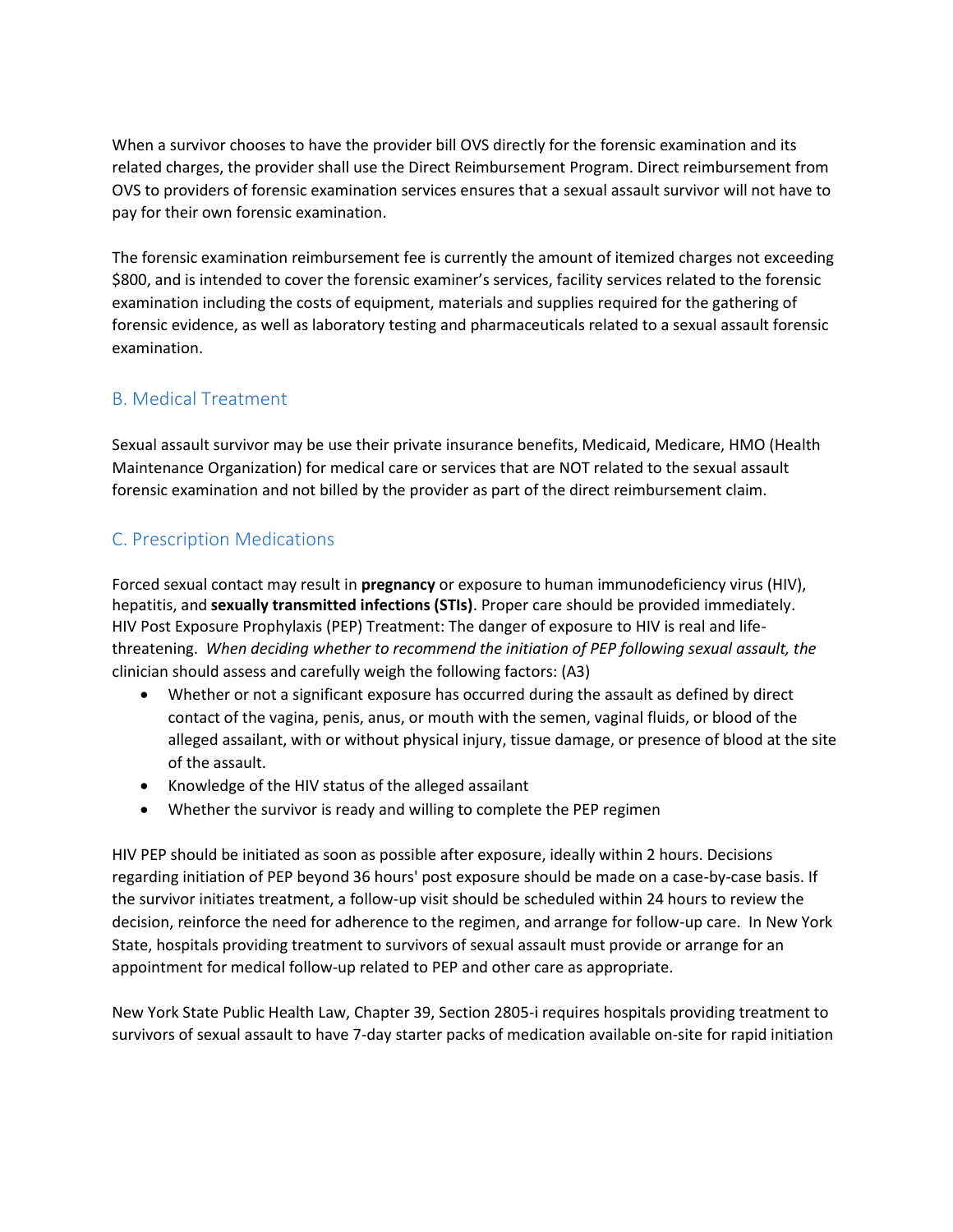of PEP following sexual assault. Arrangements should be made to ensure that the patient receives a continued supply of medication and an appointment is made with a clinician experienced in HIV PEP.<sup>2</sup> Medical provider should counsel the survivor about options for emergency contraception (EC) against pregnancy and the importance of timely action. Medical personnel should also provide survivors with written information prepared or approved by the Department relating to EC. Other types of prescriptions are paid by the patient's insurance or reimbursed by the Victim Compensation Program.

## D. Follow Up Medical Treatment

Follow up medical treatment for injuries, wound healing, or sexually transmitted disease is paid for by the public or private insurance.

## E. Crime Victim Compensation

l

Survivors are encouraged to file an application if other medical services (outside of the forensic exam) are needed. Sexual assault survivors should be advised that they may be eligible to recover reimbursement for loss of personal property, loss of earnings or support and expenses associated with counseling, in addition to medical care, if a regular application is filed.

## VII. Local Procedure and Coordination with Other Service Providers

See the national SART manual for collaboration framework could look like for rape crisis centers with collaborating with other actors such as law enforcement agencies, District Attorney's Officers, crime laboratory and victim/witness assistance programs

# VIII. Role of The Advocate During the Medical Examination

The advocate's primary role is to provide emotional support, crisis counseling, and information to survivors and their friends or family members (if applicable). The advocate coordinates the hospital experience for survivors, and advocates on their behalf. The advocate helps survivors to understand medical and legal procedures, and discusses each survivor's unique personal concerns.<sup>3</sup> There are two ways in which a rape crisis advocate can be engaged to assist a survivor in the ED:

- 1) The survivor calls the rape crisis hotline/rape crisis center and accepts the offer of having an advocate go with them to the ED.
- 2) The hospital calls the rape crisis center and asks for the advocate on call for a survivor already in the ED.

*It is important to note that not every sexual assault* survivor *will choose to go to the ED following an assault. It is suggested that most sexual assault survivors should get medical attention, preferably immediately, to treat any physical injuries, and/or at least within 96 hours of the assault, in order to* 

<sup>&</sup>lt;sup>2</sup> [http://www.hivguidelines.org/pep-for-hiv-prevention/after-sexual-assault/#tab\\_0](http://www.hivguidelines.org/pep-for-hiv-prevention/after-sexual-assault/#tab_0)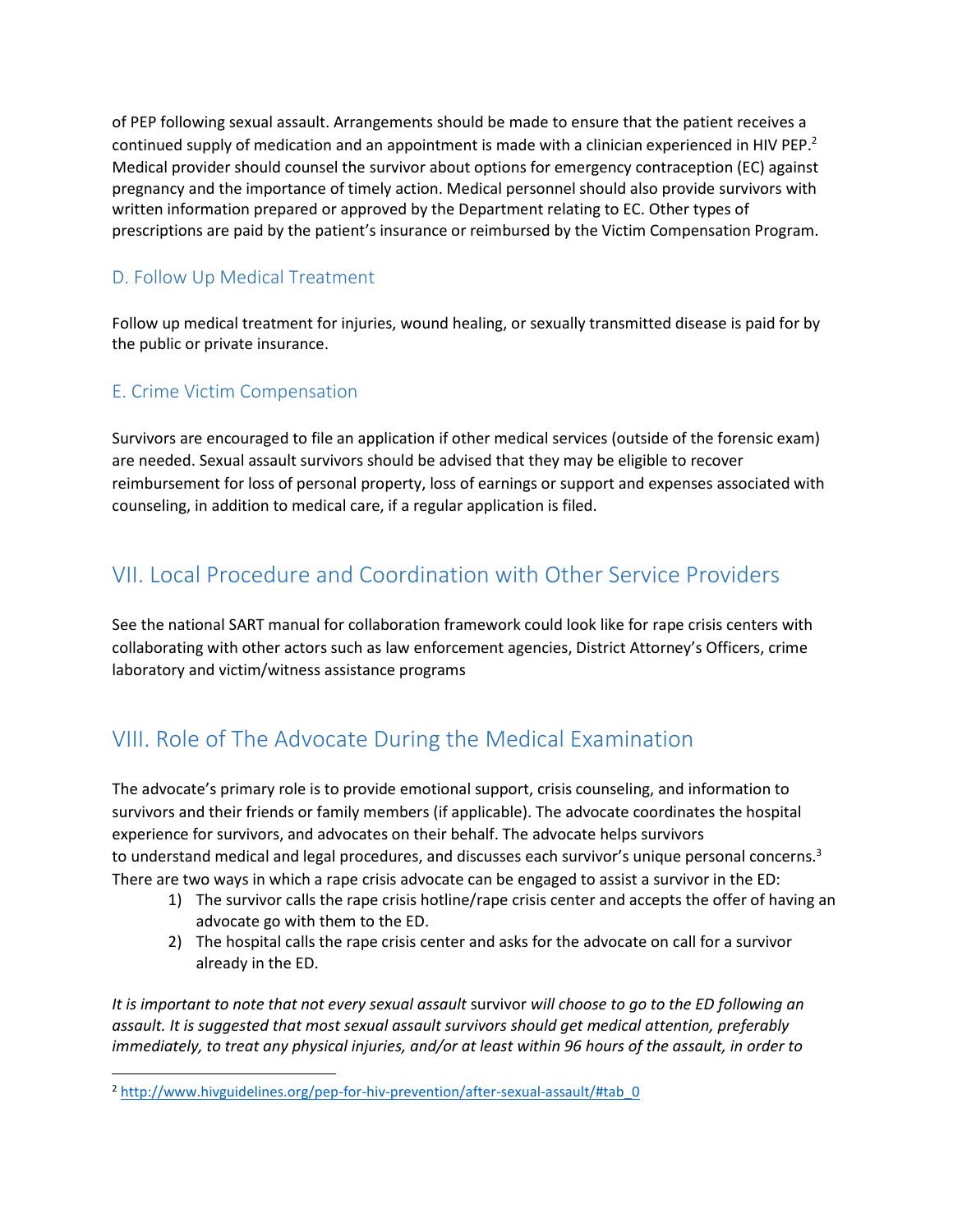*preserve any evidence that might be present, should they decide to have a sexual assault medical forensic exam completed...*

#### **An advocate should do the following:**

- Help the survivor process the option of seeking medical attention; including the importance of addressing potential physical injuries and/or sexually transmitted infections.
- Explain the pros and cons of going to the ED to have a sexual assault medical forensic exam completed.
- Empower the survivor to make their own informed decisions regarding their care.
- Offer support and assistance; regardless of what the survivor decides.
- Offer the survivor the option of medical advocacy (the presence of an advocate) should they choose to have a sexual assault medical forensic exam completed at the ED.
- Provide information to the survivor about the New York State Office for Victims Services (OVS) Forensic Rape Examination (FRE) Direct Reimbursement Program and the Victim Assistance Program.

#### **Reasons a survivor might choose to go to the ED:**

- Physical Injury; external or internal
- Sexually transmitted infections (STI) testing and treatment
- Pregnancy prevention
- Sexual offence evidence collection (generally within 96 hours to 120 hours of the assault)
- Other medical concerns

#### **Reasons a survivor may choose not to go to the ED:**

There are many reasons, here are just a few:

- The survivor has no physical concerns
- The survivor does not want to complete the sexual Offense Evidence Collection Kit:
	- o More than 96 hours to 120 hours have passed
	- o The survivor knows that they will never press charges

#### **If the survivor agrees to go to the ED for a sexual assault medical forensic exam these are some additional instructions to go over with them.**

- Advise the survivor not to bathe, douche, urinate, defecate, eat, drink, brush teeth or change clothes.
- Encourage the survivor to bring a change of clothing since their clothing may be collected and held as evidence.
- Assure the survivor that the police will only be called if they request it.
- Inform the survivor that they will not be billed for any expenses directly related to the sexual assault medical forensic exam.

If the survivor is under 18 years of age, they may consent to the sexual assault medical forensic exam AND some medical treatment. However, a minor might need additional treatment as a result of injuries that would require parental consent. The minor is not required to provide their health insurance information for the sexual assault medical forensic exam. However, if they want to use their parents' medical insurance to pay for additional costs (HIV medications, x-rays, co-pays, etc.) the parent(s) will be notified by their insurance company. OVS doesn't require parent signature to process the hospital bill